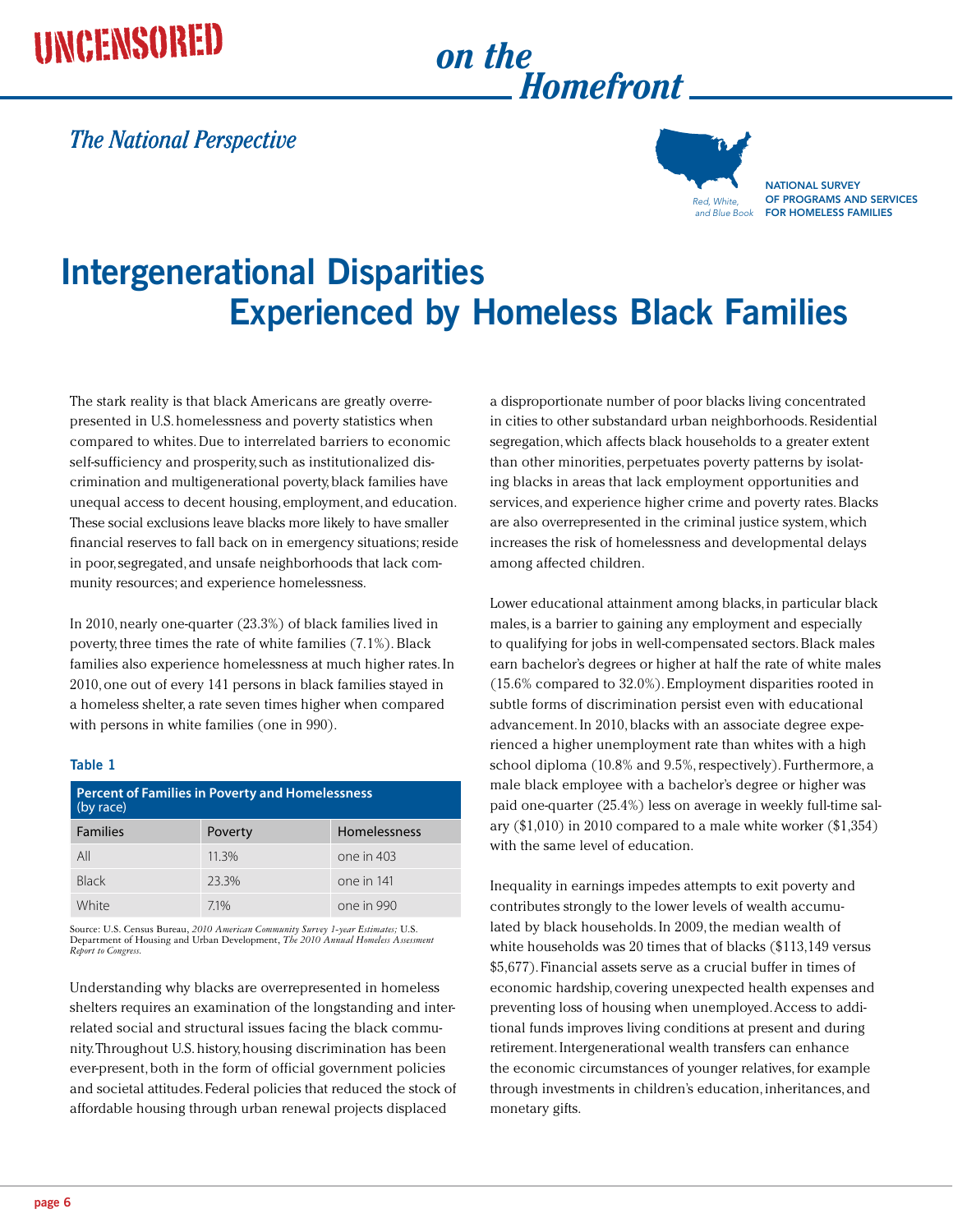

To explore a more detailed relationship between race and homelessness, data were examined for white and black homeless families in cities across the country. Fiscal Year 2009 data were available for 37 out of the 50 largest metropolitan areas. An analysis of the data showed that the extent to which black families were overrepresented in homelessness shelters compared to the general population was nearly equivalent to the underrepresentation of white households in shelter. For example, in New York City and St. Louis, roughly twice as many black families are found in shelters (55.9% and 95.0%, respectively) compared to their share of the general city population (25.2%, versus 49.5%). The opposite holds true for white families, who are vastly underrepresented in local shelters (1.9% and 3.0%, respectively), given the percentages of white families residing in New York City and St. Louis overall (36.1%, versus 44.7% [figures 1 and 2]). While the magnitude of the racial disparity varies by locality, the overall strength of this negative correlation demonstrates that racial disparities still affect homeless families today.

Although government-sanctioned racial discrimination may be a relic of the past, the finding that blacks are overrepresented in shelter when compared to whites demonstrates that blacks continue to face prejudice and substantial access barriers to decent employment, education, health care, and housing not experienced by whites. Similar experiences are shared between blacks and some other minorities (such as Hispanics and American Indians) and while the nature and expression of biases vary by racial and ethnic group, the effects are similar: longstanding poverty, higher unemployment, lower educational attainment and earned income, considerable gaps in wealth accumulation, and homelessness. Despite research consistently showing that black families often fare worse economically, it is important to note that society is continuously changing. Just as policies and attitudes created these inequities and biases over time, if adjusted, they can actively serve to shape a more equal society for future generations.

#### **Figure 1**

Proportion of Black and White Families in Shelter and the General Population (by locality)







#### New York, NY

*Note:* Percentage point differences may not total due to rounding.

Source: U.S. Census Bureau, *2005– 09 American Community Survey 5-year Estimates;* U.S. Department of Housing and Urban Development, *AHAR Exchange Public Reports: 2009 Comprehensive Report of Sheltered Homeless Persons.*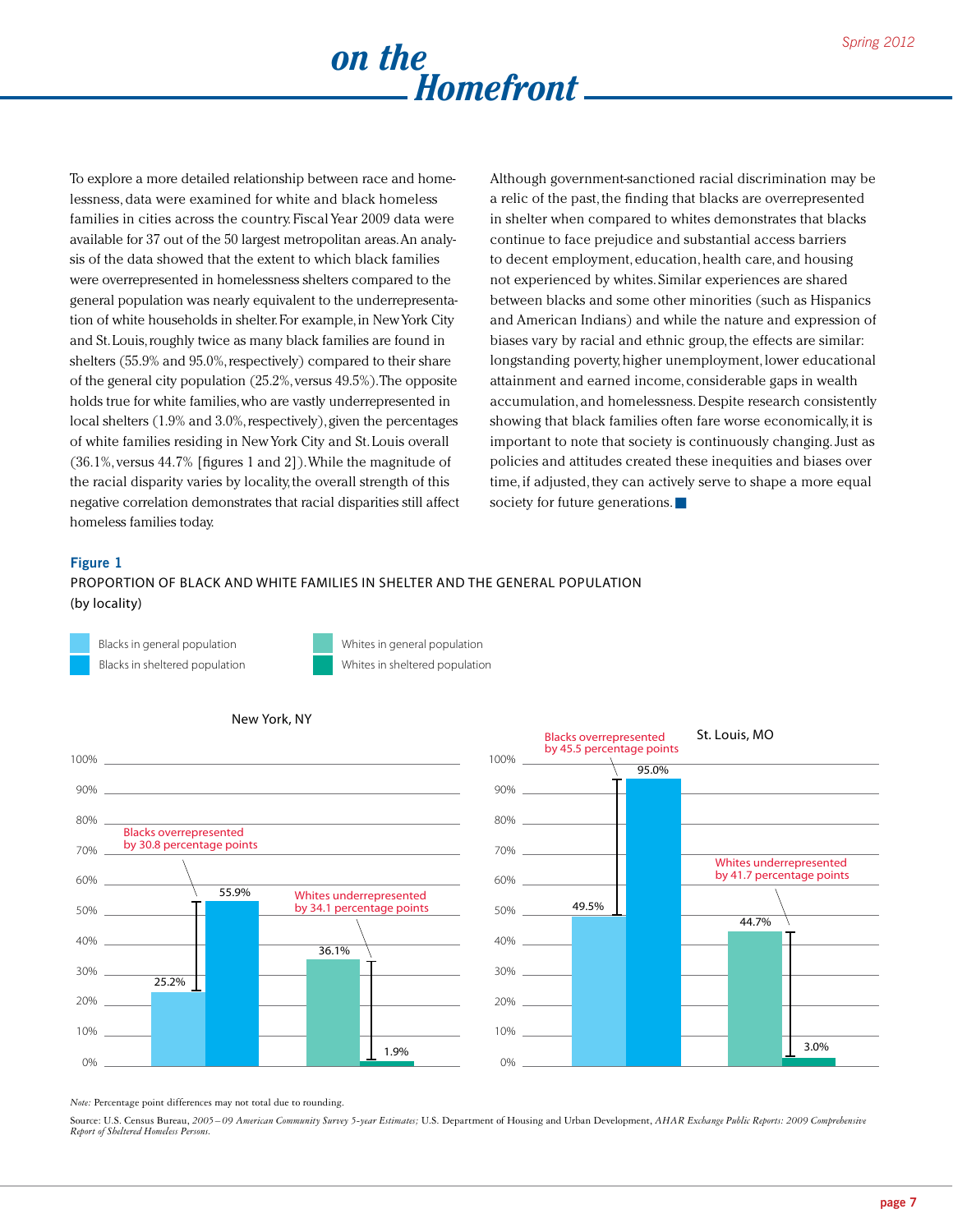# UNCENSORED on the



#### *The National Perspective*  $\frac{1}{2}$  $\overline{\phantom{a}}$ richa<sub>m</sub> cinati, O  $\frac{1}{2}$ Charlotte, NC  $\frac{1}{2}$  $\mathfrak{c}$ ,  $\mathfrak{c}$   $\mathfrak{p}$   $\mathfrak{c}$ peed.  $\overline{\phantom{a}}$  $\frac{1}{2}$  $\overline{\phantom{a}}$

#### **Figure 2**

Percentage Point Difference Between the Proportion of Black and White Families in Shelter and the General Population (by locality)

Amount that blacks are overrepresented in shelter Amount that whites are underrepresented in shelter



*Note:* A Pearson correlation was conducted to examine the relationship between the proportion of black and non-Hispanic white families accessing shelter and the general population. There was a significant (two-tailed) negative correlation of  $-.74$ , p = .001.

Source: U.S. Census Bureau, *2005– 09 American Community Survey 5-year Estimates;* U.S. Department of Housing and Urban Development, *AHAR Exchange Public Reports: 2009 Comprehensive Report of Sheltered Homeless Persons.*